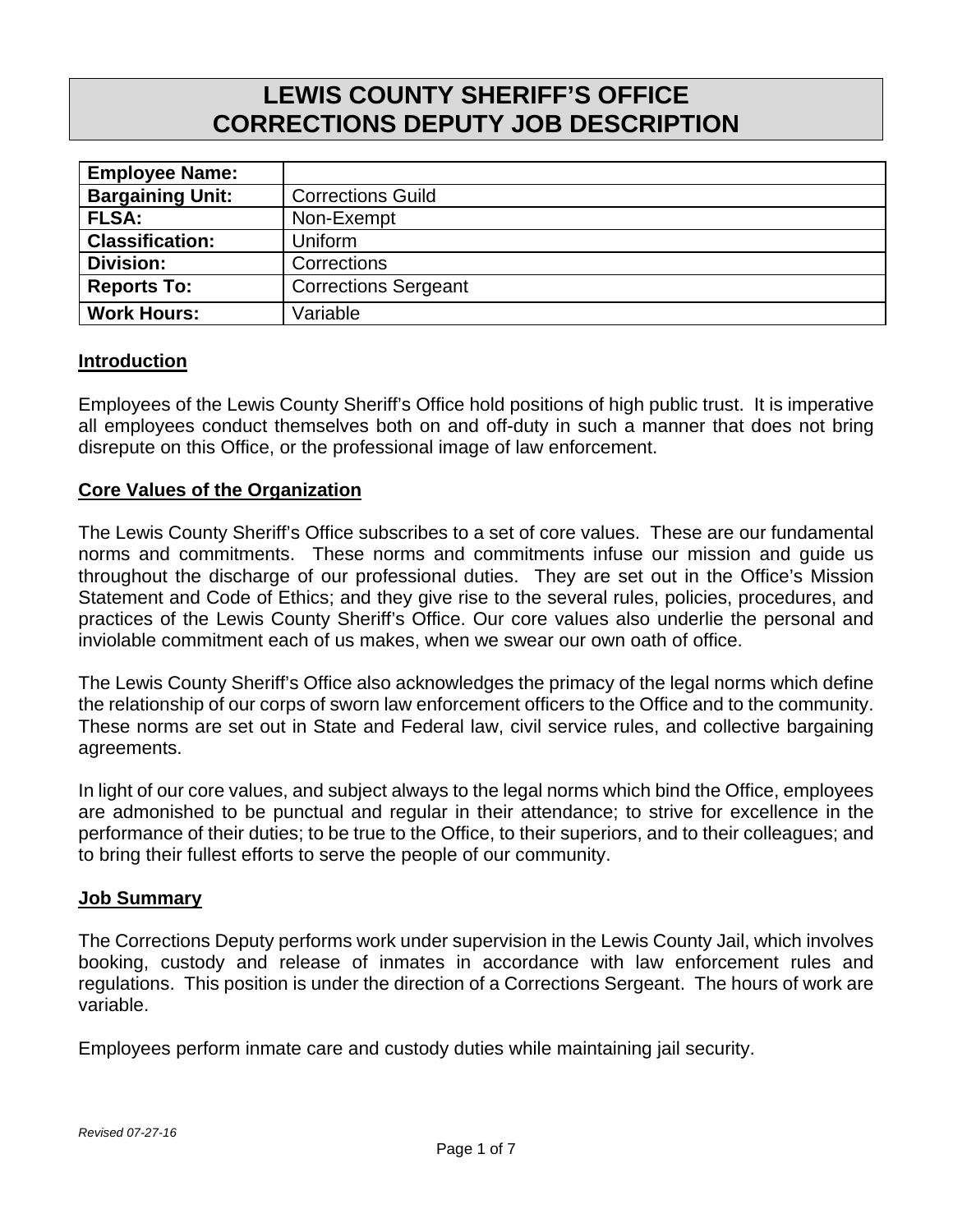## **Minimum Qualifications**

- High school graduate or GED.
- United States citizen.
- No felony convictions or series of offenses of a minor nature which would lend themselves to establish a pattern of criminal behavior, nor any criminal instances concerning moral turpitude.
- Minimum age of 21 years at time of appointment.
- Must hold or obtain a valid Washington State Driver's License.
- Acceptable score on an examination based on knowledge, skills and abilities.
- Must pass a background investigation by the Sheriff's Office, as well as a medical and psychological examination, drug screening, and polygraph test.
- Good health.
- Must meet and maintain the current physical requirements adopted for the assigned job/position.
- Must satisfactorily complete the Washington State Criminal Justice Corrections Officers Academy within six months of employment.
- Must read, write and speak English proficiently.

## **Essential Performance Expectations**

**The following list reflects the core expectations for every employee of the Lewis County Sheriff's Office regardless of position. These expectations establish the very foundation for job performance.** 

- 1. Maintain regular and predictable attendance.
- 2. Give a full day's work for a full day's pay.
- 3. Comply in letter and spirit with the Mission, Oath of Office, Ethical Values, directives, policies, procedures, customs and practices.
- 4. Be mentally and physically fit and prepared for work.
- 5. Learn the job; stay updated and current on case law, threats, trends, and changes in the law enforcement profession.
- 6. Adjust to change in a positive manner.
- 7. Respond in a professional and positive manner to management's directives.
- 8. Use work time to be productive in an efficient, effective and safe manner.
- 9. Maintain the trust, faith and confidence of the Sheriff and be loyal to the lawful interests and needs of the organization.
- 10. Maintain a harmonious work relationship with other personnel, agencies, and community partners.

# **In light of the foregoing performance expectations, the following are the duties, responsibilities and requisites of this position:**

## **Duties and Responsibilities**

**Perform the following work with minimal supervision:** 

Maintain performance standards (as set by the workgroup) in the following categories: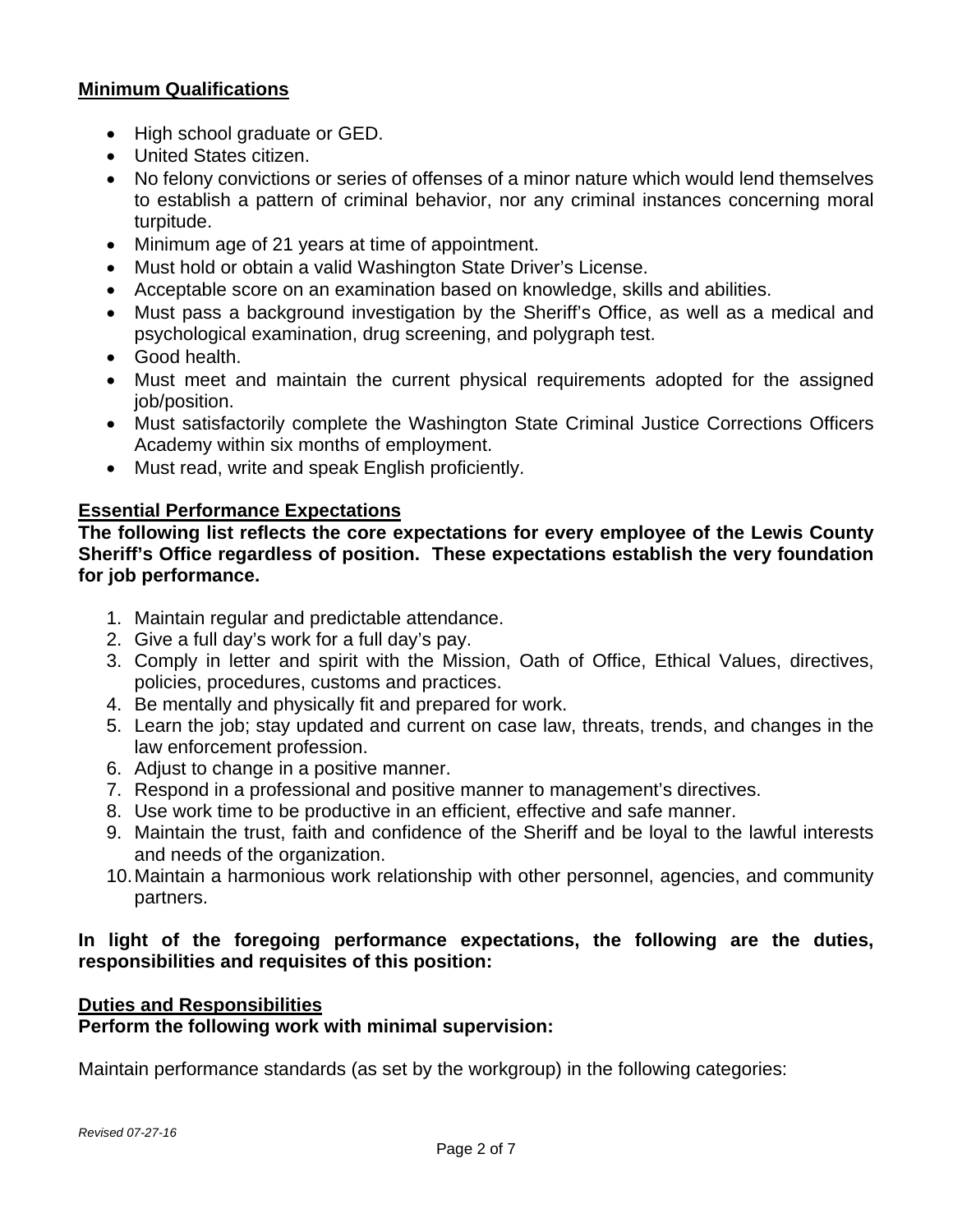- 1. Non-scheduled absenteeism;
- 2. Compliance with directives;
- 3. Work productivity.

Receive, search, book, fingerprint, and photograph incoming prisoners. Issue jail uniforms, record and store personal effects, and house inmates by appropriate classification.

Maintain jail security through observation of inmates, pat searches, strip searches, and cell searches. Maintain orderly conduct and discipline.

Assure inmates have access to basic needs for hygiene and welfare.

Prepare and deliver prisoners to court, doctors' offices, hospitals, and other locations.

Transfer prisoners to and from jail and court.

Release prisoners by established procedures on bail, court order, or other authority.

Maintain a neat, clean, and professional appearance.

Testify in court.

Screen and process visitors.

Process personal property brought to inmates and that which is released to inmates.

Assign and direct work of trustees. Distribute meals to inmates, assuring utensils and trays are removed from cells after meals.

Advise supervisor when medical attention appears necessary and maintain physical safety of prisoners.

Monitor video and audio surveillance equipment and other job-related equipment.

Receive incoming telephone calls to the bureau, relaying them appropriately.

Communicate effectively.

Attend training and shift meetings. Apply job-related knowledge, skills, and abilities on duty.

Respond to and assist with major or minor disturbances, medical crisis situations, escapes, fire, and other natural disasters.

Prepare reports, memos, and log book entries. This is accomplished through handwritten, typed, and computer terminal entries.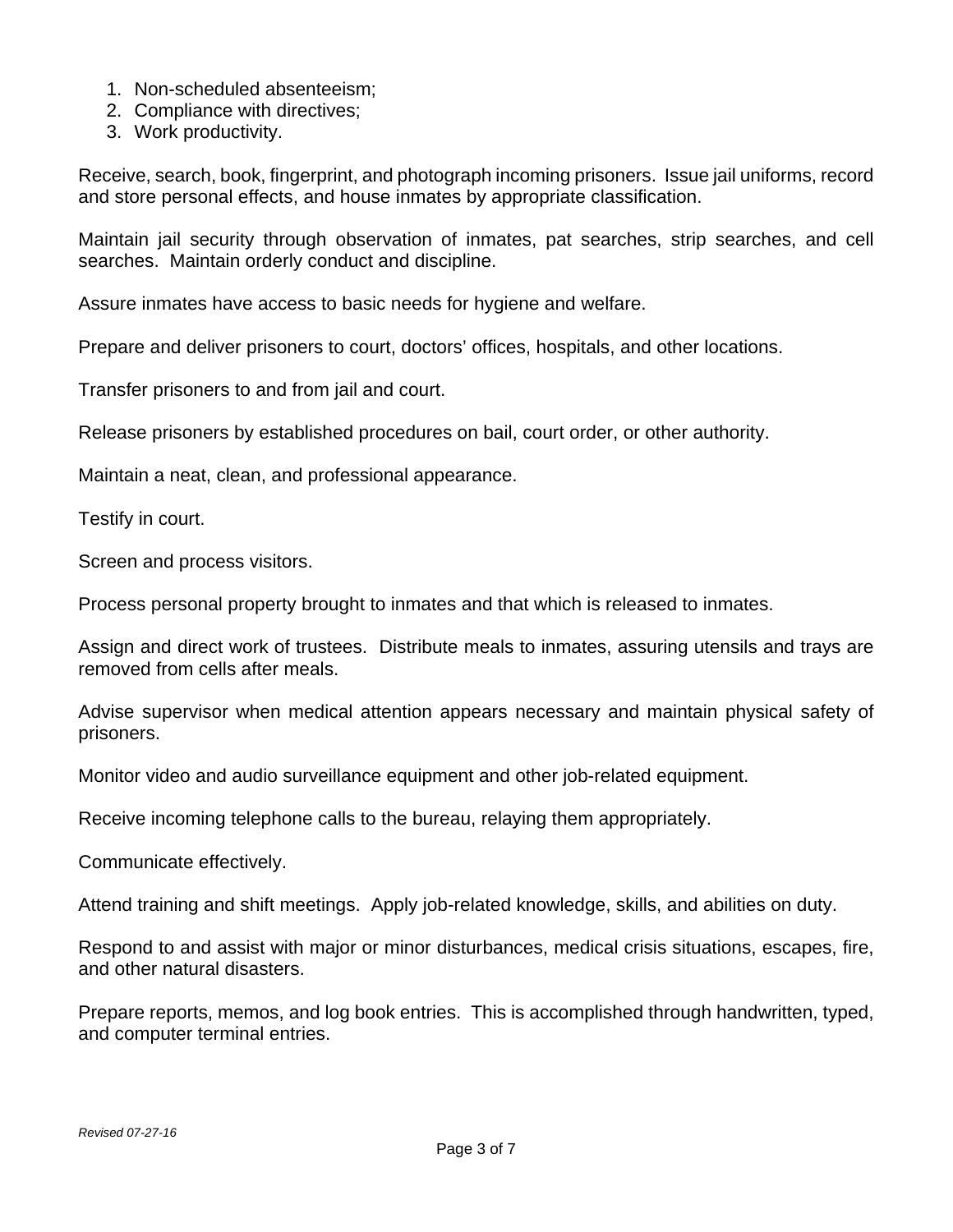Maintain the secure and smooth operations of the jail, being prepared to secure the facility in emergency situations.

Maintain personal control of issued agency equipment.

Perform related work as required.

Check voicemail, Spillman activity log, mailbox, message center, and email at some time during the beginning of shift and as needed thereafter.

Requisition equipment and supplies as needed.

Relieve the next in command in his/her absence.

Confirm in county and out of county warrants.

Serve warrants on wanted individuals.

Regularly log into and respond to inmate requests on automated systems.

Perform duties and other work as required.

#### **Requisite Job Knowledge**

## **Must possess and maintain the job knowledge and understanding of:**

- Inmate civil rights.
- Criminal statutes, constitutional and civil laws.
- Policies and procedures manuals for the Sheriff's Office and the Corrections Bureau.
- Basic first aid and CPR principles and skill in their application.
- Public information laws.
- The effect of cultural and socio-economic differences on the relationship with law enforcement agencies.

## **Requisite General Abilities**

## **Must possess, exhibit and maintain the ability to:**

- Make decisions aligned with the agency mission, goals and directives depicting the Sheriff's priorities.
- Analyze situations quickly and objectively, recognizing actual and potential dangers and determining a proper course of action.
- Communicate effectively and coherently over law enforcement radio channels while initiating and responding to radio communications.
- Compose and complete incident reports, organizing details logically.
- Cope with situations firmly, tactfully, and with respect to individual rights.
- Speak and write with clarity.
- Communicate effectively with diverse groups of people, including people with social and behavioral problems, as well as the handicapped, disabled and disadvantaged.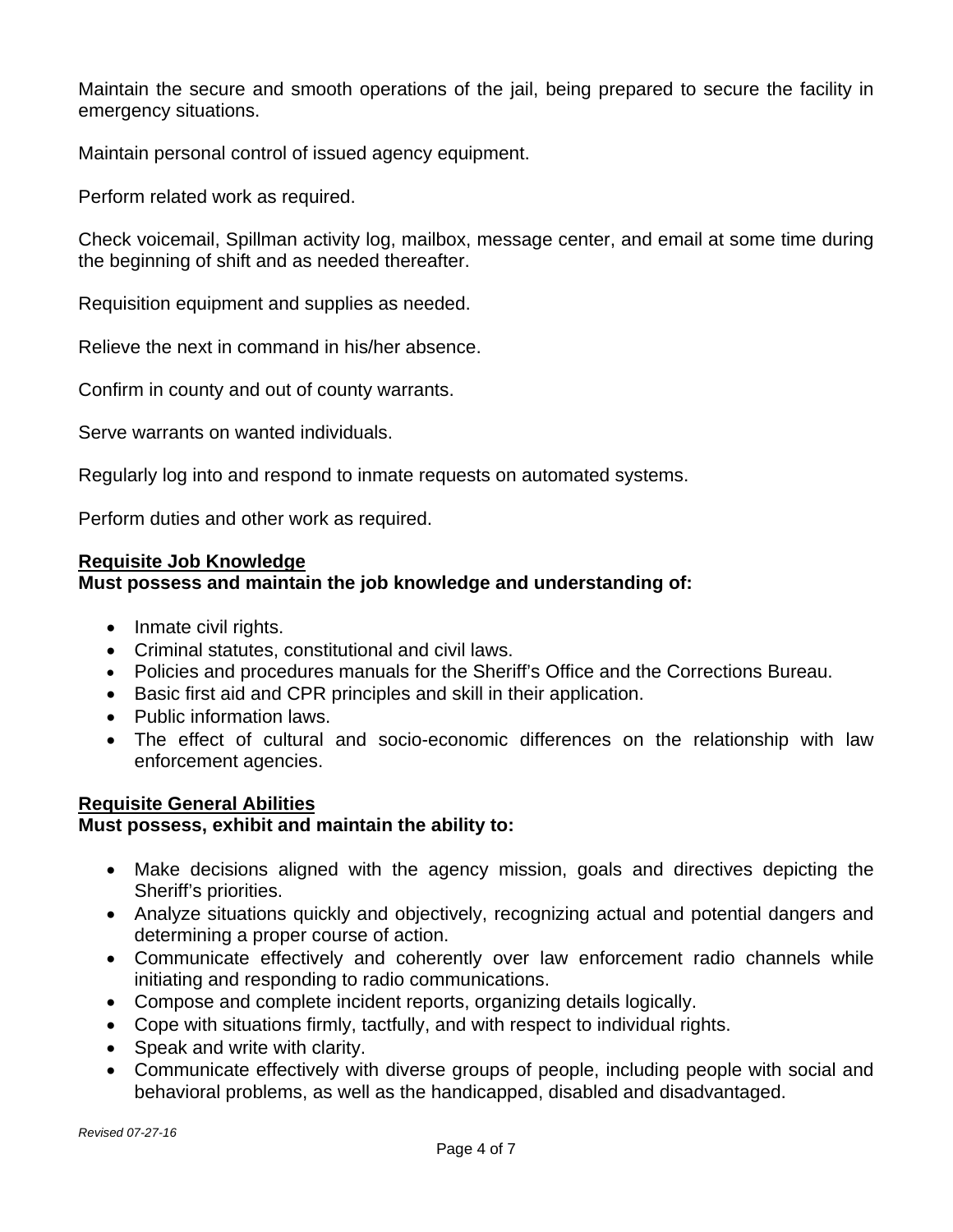- Establish and maintain effective relations with fellow employees and with citizens from all racial, ethnic, and economic backgrounds.
- Observe and remember detail.
- Establish and maintain positive, effective working relationships with departmental personnel, other agencies and the general public.
- Keep materials and information confidential. Exercise caution to keep within the rights of privacy laws and maintain confidentiality in investigations.
- Effectively multi-task and delegate duties as necessary for efficient service.

# **Requisite Psychological/Mental Abilities**

# **Must possess, exhibit and maintain the ability to:**

- Exercise emotional stability, self-assurance, and a high degree of initiative and good judgment.
- Exercise independent judgment in determining when there is reasonable suspicion to detain, when probable cause exists to search and arrest, and when force may be used and to what degree.
- Endure verbal and mental abuse when confronted with the hostile views and opinions of Inmates and other people encountered in an antagonistic environment.
- Remain constantly alert and observant throughout the shift, though it may be at an isolated post where nothing occurs for long periods of time.
- Read and comprehend legal and non-legal documents, including the preparation and processing of such documents as warrants, protection orders and other court paperwork.

# **Requisite Physical Abilities**

## **Must possess, exhibit and maintain the ability to:**

- See, hear, feel, smell, touch, speak and move about (with or without corrective devices) to perform the duties, responsibilities, tasks and essential functions required or assigned to this position.
- Climb several flights of stairs; move quickly with force to physically restrain suspects; restrain and subdue heavy inmates; control and handcuff non-cooperative inmates.
- Pursue fleeing inmates and perform operations which may involve quickly entering and exiting law enforcement vehicles; lift, carry and drag heavy objects; climb over and pull oneself over obstacles; jump down from elevated surfaces; climb through openings; jump over obstacles, ditches and streams; crawl in confined areas; balance on uneven or narrow surfaces; and use body force to gain entrance through barriers.
- Load, unload, aim and fire from a variety of body positions handguns, shotguns and other agency firearms under conditions of stress that justify the use of deadly force and at levels of proficiency prescribed in certification standards.
- Drive motor vehicles safely.
- Perform search of people, vehicles, buildings, and inmate living areas which may involve feeling and detecting objects, walking for long periods of time, and detaining people.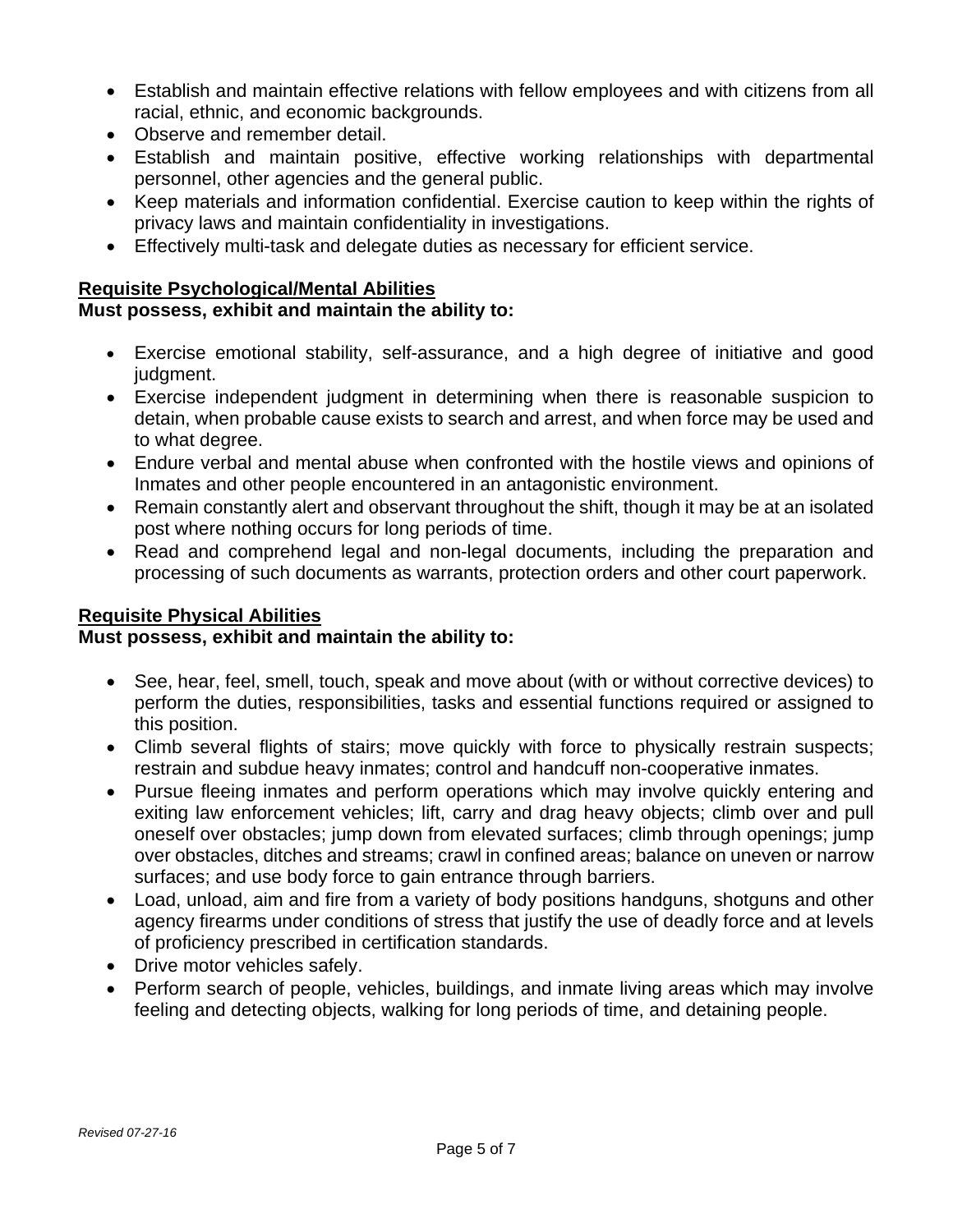#### **Work Conditions Must be able to effectively, efficiently and safely work in the following environments:**

- A 24-hour, seven-day a week operation with possible rotating shift schedules. This includes working day/night shifts, weekends, holidays and overtime as required.
- Variety of weather conditions and extended periods in an enclosed and locked environment.
- Emergency situations which may be physically demanding for long periods of time, assure the delivery of and participate in administering emergency medical aid, evacuations and rescue of individuals from harm in potentially dangerous situations.
- Hazardous conditions where employee must put on and be able to wear a variety of protective masks and/or eye protection for extended periods of time.
- Situations where employee is exposed to certain temptations to show favoritism, corruption, or unlawful monetary gain. The employee must exhibit a history and characteristic of honesty, reliability, and ability to manage personal finances, interpersonal skill, and integrity.
- Situations where blood, body fluids or other potentially infectious materials, and hazardous materials are present.
- Respond to incidents which may be considered graphic and/or grossly offensive to human senses.

NOTE: This job description should not be interpreted as all inclusive. It is intended to identify the essential functions, major duties/responsibilities, requisite job knowledge and abilities, work conditions and requirements of the position. Employees holding this position may be requested to perform job-related responsibilities and tasks other than those stated in this description. Any essential function or requirement of this class will be evaluated as necessary should an employee be unable to perform the function or requirement due to a disability as defined by the American with Disabilities Act (ADA). Reasonable accommodations for the specific disability will be made for the employee, when possible.

# **Job Description Approval**

I have reviewed this job description and understand it reflects the major work requirements, essential job functions and tasks for which I am responsible. If I have any questions, I understand I can contact my supervisor for clarification.

**\_\_\_\_\_\_\_\_\_\_\_\_\_\_\_\_\_\_\_\_\_\_\_\_\_\_\_\_\_\_\_\_\_\_\_\_\_\_\_\_\_\_\_ \_\_\_\_\_\_\_\_\_\_\_\_\_\_\_\_\_\_** 

**Employee's Signature Community Community Community Community Community Community Community Community Community**